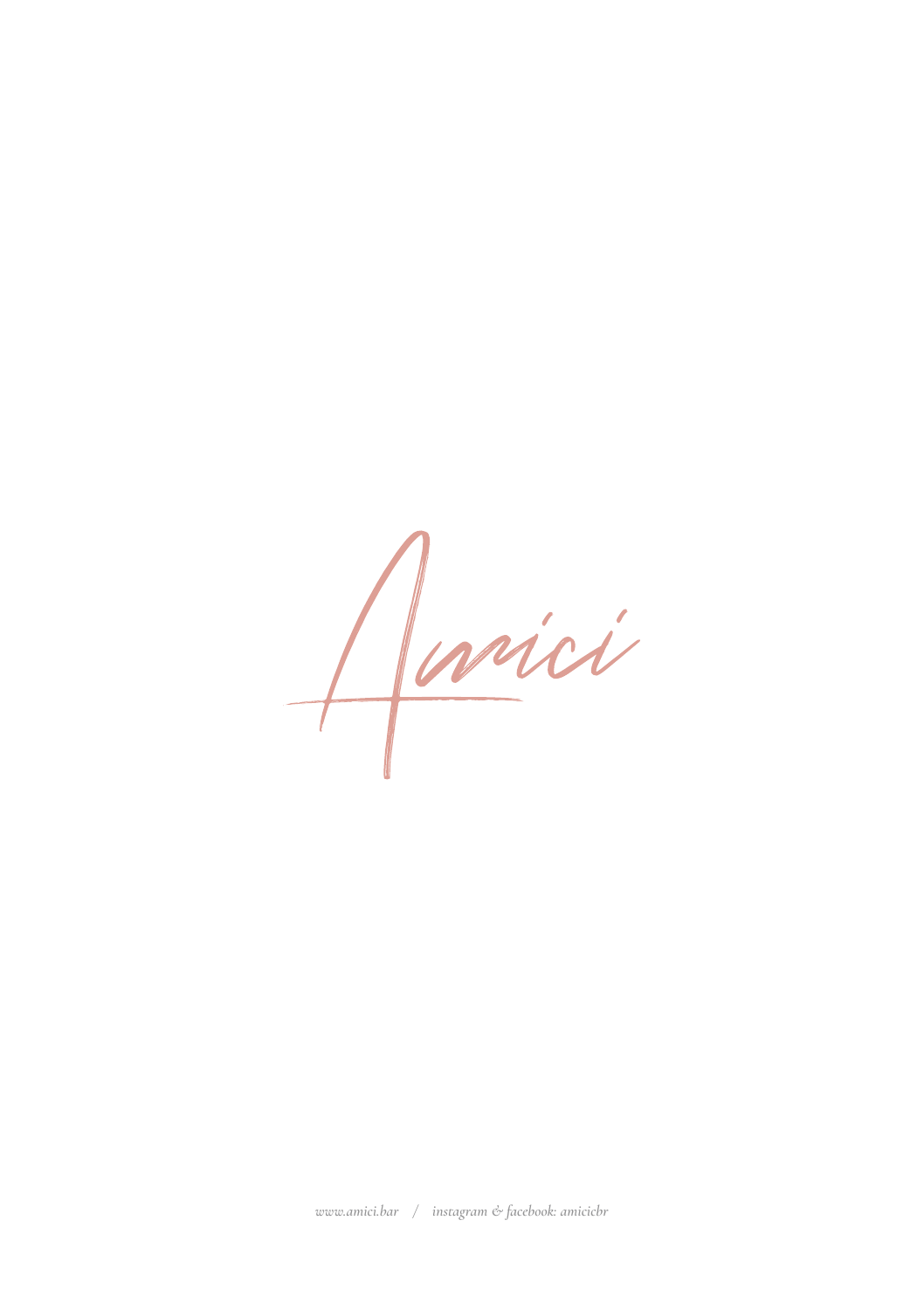#### PRIX FIXE MENU

**A P E R O L**  aperol / prosecco / soda

**LIMONCELLO** limoncello / prosecco / soda

#### **CHEESE & CHARCUTERIE PLATTER**

+ marinated mixed olives with sourdough bread

#### *Salads*

**PUMPKIN & WALNUT** roast pumpkin / candied walnut / spinach / pickled eschallot / feta / balsamic vinaigrette (v)

**ROCKET & PEAR** rocket / grana padano / croutons / fresh pear / olive oil / lemon (v)

> **PIZZA** *of your choice* please find selection on page five

**JAMON & CRISPS** with patatas fritas / guindilla / chilli oil

**CANNOLI**

*main menu available till 9pm / 10% surcharge applies on sundays and public holidays main menu available till 9pm / 10% surcharge applies on sundays and public holidays*

#### SIGNATURE PLATTERS

Served with sourdough, select four items for your plate. *Add extra sourdough +4*

#### **CHEESE**

tarago river 'shadows of blue' *A light and smooth flavoured blue cheese wrapped in natural bees wax. It's made with double the amount of cream of a traditional blue cheese and is waxed early in the ripening process to control the balance of sweet and pungent flavours.*

> adelaide hills triple cream brie *The extra butter fat gives this cheese a mild and creamy taste.*

manchego iberico 33.3 *Made in the Spanish city of Vallodolid, this cheese is made with equal parts sheeps, cows and goats milk.*

chevrano - 6mth aged goats gouda *Real Dutch Gouda has a special, sweet nutty nature that starts during production when the curds are* 

#### **CHARCUTERIE**

quattro stelle - finocchiona salami *Finocchiona Salami is infused with garlic and fennel for an intricately nuanced flavour.* 

quattro stelle - mortadella *A staple in Bologna Italy, Quattro Stelle's Mortadella is the epitome of quality fine meats. Filled traditional methods.* 

#### jamon de serrano reserva

*Serón is a small village in the province of Almería, Spain. Cold, dry winds that blow through the village all year round are perfect for curing hams and shoulders in a slow, natural process, and they also help reduce the amount of salt necessary.*

salumi capocollo

*dried for about 3 to 6 months.*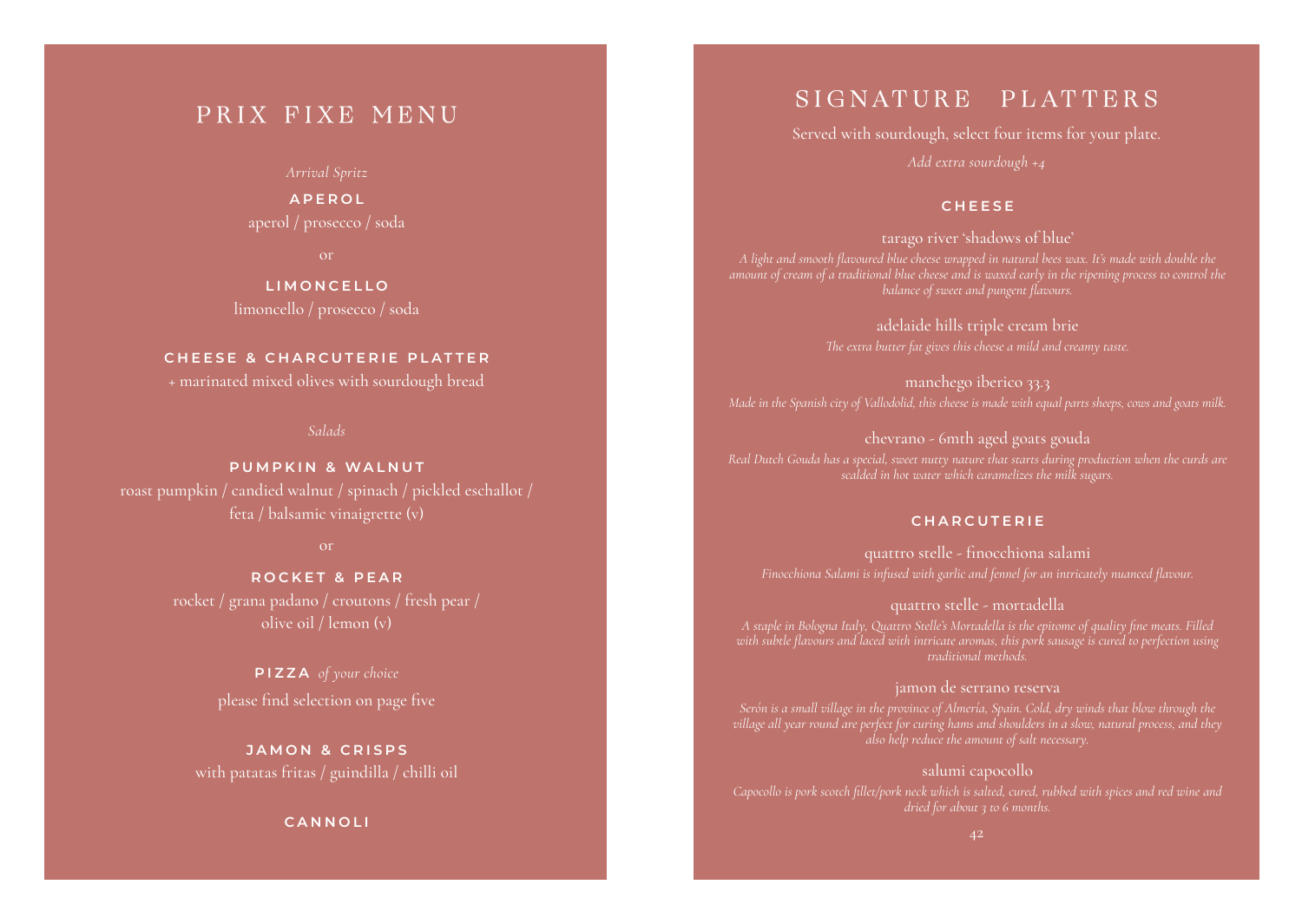### TO SHARE

| marinated olives (v)                                                                                        | IO |
|-------------------------------------------------------------------------------------------------------------|----|
| sourdough with australian extra virgin olive oil & balsamic (v)                                             | 8  |
| sardine and agrodolce toast                                                                                 | 18 |
| fish and crisps with millesimate sardines, and potato crisps                                                | 18 |
| nduja stuffed roast eggplant with stracciatella, pickled eschallot<br>candied walnut dukkah                 | 16 |
| shaved wagyu bresaola, guindilla chilli, picos, avjar                                                       | 15 |
| chef's selection mixed antipasti veg (v)                                                                    | 24 |
| vanella burrata with marinated tomatoes, basil,<br>candied walnut dukkah served with sourdough (v)          | 20 |
| marinated eggplant, olive tapenade, semi dried tomato, feta,<br>pickled eschallot & sourdough toast (2) (v) | 16 |
| gorgonzola stuffed fig, pistachio & balsamic (3) (v)                                                        | 15 |
| jamon serrano with patatas fritas, guindilla chilli, and extra virgin olive oil                             | 16 |

### SALAD

# **PUMPKIN AND WALNUT** 15 roast pumpkin / candied walnut / spinach / pickled eschallot / feta / balsamic vinaigrette (v) **ROCKET AND PEAR 18** rocket / fresh pear / sourdough crouton / grana padano / lemon vinaigrette (v) FROM THE SEA *Harvested, cleaned and packed by hand, Cuca's fish is made using natural materials, seafood, olive oil and brine. Served with mace golden peppers & sourdough.* sardines in olive oil sardines in tomato 14 sardines with lemon 14 sardines in picante 14 anchovy fillets in oil calamari in salsa americana 14 *+ crackers / guindilla chillies +4*

*main menu available till 9pm / 10% surcharge applies on sundays and public holidays main menu available till 9pm / 10% surcharge applies on sundays and public holidays*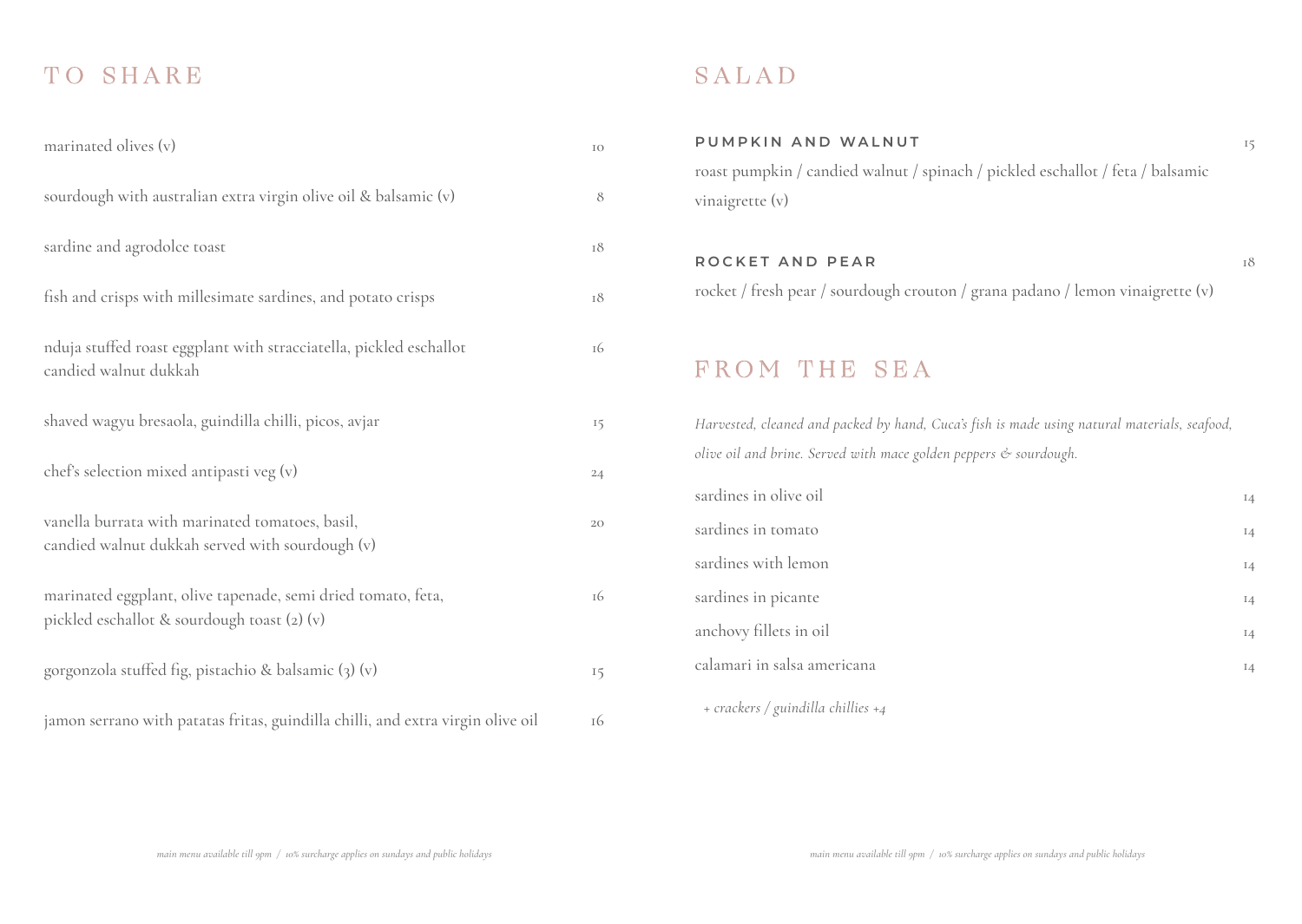### HAND STRETCHED PIZZA

*gluten free available +4*

| <b>PORCHETTA</b>                                         | 26 | CAPRICCIOSA                                                 | 2 <sub>C</sub> |
|----------------------------------------------------------|----|-------------------------------------------------------------|----------------|
| porchetta / garlic roasted broccolini / green apple /    |    | napoli sauce / mozzarella / ham / mushrooms / artichoke /   |                |
| bocconcini / gravy / red onion                           |    | olives / anchovies                                          |                |
| <b>BURRATA &amp; NDUJA</b>                               | 25 |                                                             |                |
| napoli sauce / buffalo mozzarella / nduja / red onion /  |    | CAPONATA (V)                                                | 2C             |
| roasted peppers / vanella burrata                        |    | caponata (italian-style ratatouille) / buffalo mozzarella / |                |
| <b>SALSICCIA</b>                                         | 22 | basil / reggiano                                            |                |
| napoli sauce / mozzarella / pork sausage / red peppers / |    |                                                             |                |
| kalamata olives / spanish onion / bocconcini             |    | <b>DIAVOLA</b>                                              | 18             |
|                                                          |    | hot pepperoni/ spanish onion/ kalamata olives               |                |
| PROSCIUTTO ARUGULA                                       | 20 |                                                             |                |
| napoli sauce / mozzarella / shaved grana padano /        |    | MORTADELLA                                                  | īδ             |
| prosciutto di parma / fresh arugula                      |    | garlic / buffalo mozzarella / fresh shaved mortadella /     |                |
| PATATE (V)                                               | 20 | pickled picantes / pistachio / rocket                       |                |
| roasted garlic / shaved potato / rosemary /              |    |                                                             |                |
| kalamata olives / feta / chilli oil                      |    | MARGHERITA (V)                                              | Iδ             |
|                                                          |    | napoli sauce / mozzarella / fresh basil                     |                |
| FUNGHI (V)                                               | 20 |                                                             |                |
| garlic / mozzarella / swiss brown mushrooms /            |    |                                                             |                |
| truffle oil / asiago                                     |    |                                                             |                |
|                                                          |    |                                                             |                |

*main menu available till 9pm / 10% surcharge applies on sundays and public holidays main menu available till 9pm / 10% surcharge applies on sundays and public holidays*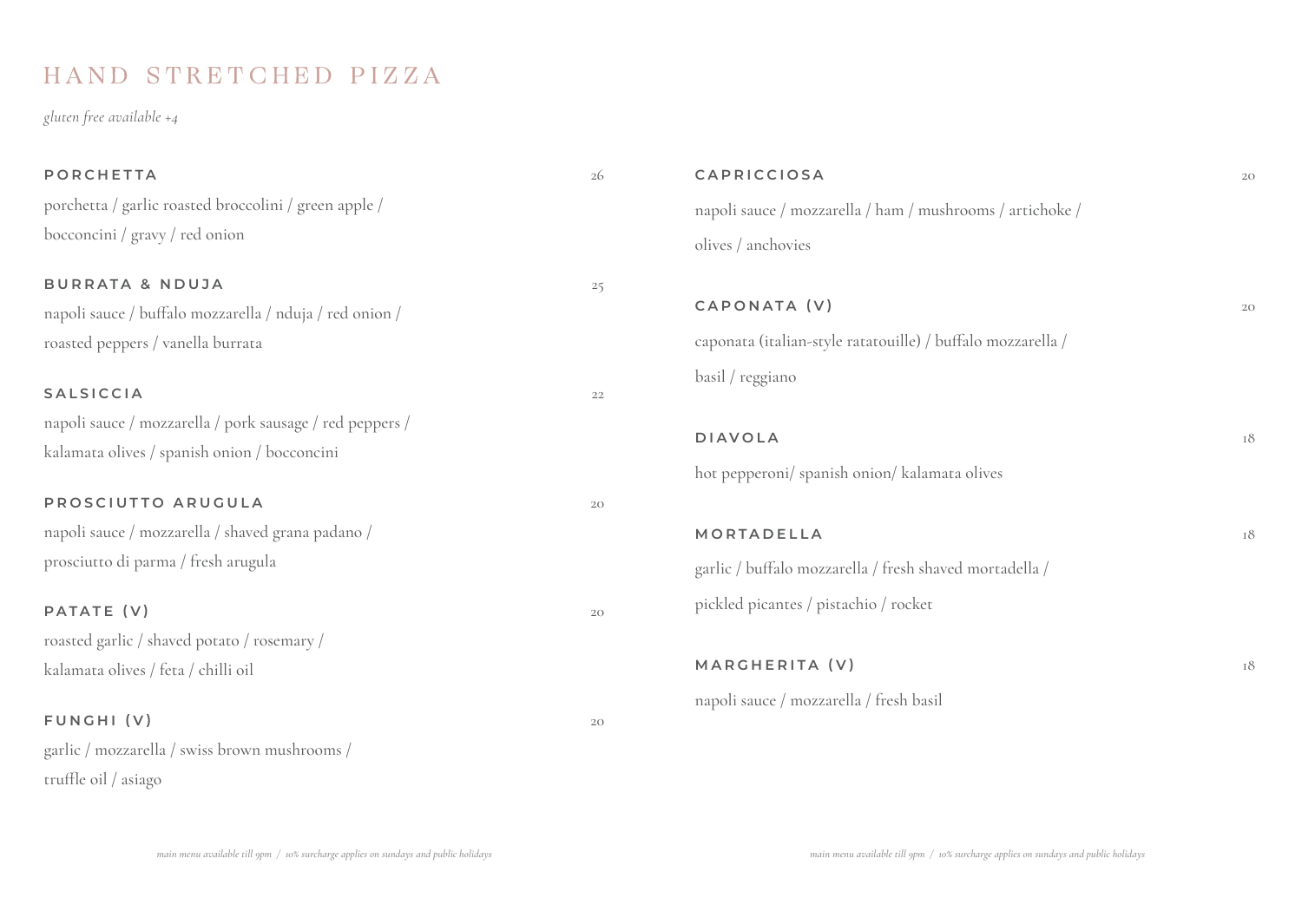### DOLCE

| SEASONAL BAKED BRIE 125GM                                   | 20             |
|-------------------------------------------------------------|----------------|
| ask your server for our current baked brie special          |                |
|                                                             |                |
| RICOTTA CANNOLI (2)                                         | IO             |
|                                                             |                |
| <b>AFFOGATO</b>                                             | 8              |
| toby's estate coffee/vanilla bean gelato                    |                |
| add wattleseed and macadamia liqueur +6                     |                |
|                                                             |                |
| <b>ZEPPOLE</b>                                              | I <sub>2</sub> |
| italian fried dough with icing sugar and smoked maple syrup |                |
|                                                             |                |
| <b>NEW YORK CHEESECAKE</b>                                  | 8              |
| baked ricotta cheesecake                                    |                |

### TAPPED

| menabrea lager 4.8%      |  |
|--------------------------|--|
| young henrys stayer 3.5% |  |

#### ITALIAN BIRRA

| peroni gran riserva rossa 500ml      |  |
|--------------------------------------|--|
| peroni gran riserva bianca 500ml     |  |
| peroni gran riserva pure malto 500ml |  |

### FAUXTAILS

| seedlip southside citrus / mint / lime |  |
|----------------------------------------|--|
| spritz of the month - ask your server  |  |

#### SOFTS

| san pellegrino sanbitter |  |
|--------------------------|--|
| san pellegrino varieties |  |
| lemon lime bitters       |  |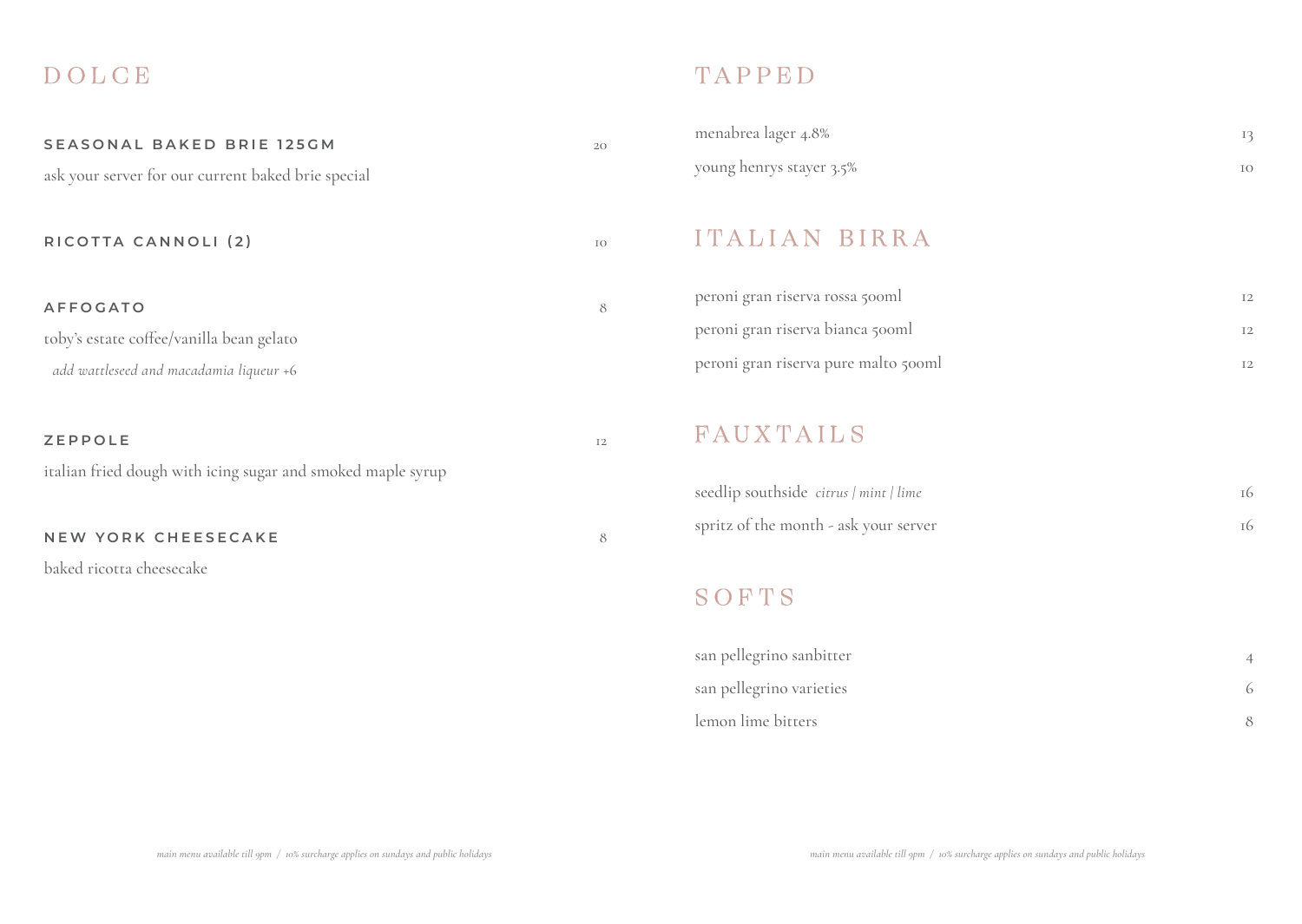### **COCKTAILS**

| FOUR PILLARS BLOODY SHIRAZ SPRITZ                          | 20 | <b>FRIZZANTE</b>                  |
|------------------------------------------------------------|----|-----------------------------------|
| four pillars bloody shiraz gin / rose vermouth / sour plum |    | NV Martini Prosecco               |
|                                                            |    | NV Clover Hill Sparkling Rosé     |
| FOUR PILLARS GIN MULE                                      | 20 | NV Louis Roederer Champagne       |
| navy strength gin / eumundi ginger beer / lime             |    | Crystal Vintage Brut Champagne    |
| HUGO                                                       | 18 | <b>BIANCO</b>                     |
| elderflower liqueur / prosecco / mint / cucumber           |    | 2021 Somos 'Blanquito' Vermentino |
|                                                            |    | 2021 Collector Tiger-Tiger Chard  |
| <b>APEROL SPRITZ</b>                                       | 18 |                                   |
| aperol / prosecco / almond stuffed olives                  |    | ROSÉ & ORANGE                     |
|                                                            |    |                                   |
| LIMONCELLO SPRITZ                                          | 18 | 2021 Long Rail Gully Rosé         |
| limoncello / prosecco / soda                               |    | 2021 Dub Style Tangerine Orange   |
| <b>BASIL GIMLET</b>                                        | 20 | <b>ROSSO</b>                      |
| gin / lime / basil                                         |    | 2019 Poggio al Sale Chianti       |
|                                                            |    | 2021 Gilbert Pinot Noir           |
| <b>BARREL AGED NEGRONI</b>                                 | 20 | 2018 Mount Majura Cabernet Fran   |
| campari / gin / sweet vermouth                             |    |                                   |
|                                                            |    | Ask your server for our           |
| BARREL AGED MANHATTAN                                      | 20 |                                   |
| rye whiskey / vermouth / bitters                           |    |                                   |

## V I N O

| <b>FRIZZANTE</b>                      |                          | Gls Btl |
|---------------------------------------|--------------------------|---------|
| NV Martini Prosecco                   | I4                       | 68      |
| NV Clover Hill Sparkling Rosé         |                          | 68      |
| NV Louis Roederer Champagne           | -                        | 160     |
| Crystal Vintage Brut Champagne        | $\overline{\phantom{a}}$ | 495     |
| <b>BIANCO</b>                         |                          |         |
| 2021 Somos 'Blanquito' Vermentino     | 14                       | 68      |
| 2021 Collector Tiger-Tiger Chardonnay | 16                       | 78      |
|                                       |                          |         |
| ROSÉ & ORANGE                         |                          |         |
| 2021 Long Rail Gully Rosé             | I4                       | 68      |
| 2021 Dub Style Tangerine Orange       | 14 68                    |         |
|                                       |                          |         |
| <b>ROSSO</b>                          |                          |         |
| 2019 Poggio al Sale Chianti           | 14                       | 68      |
| 2021 Gilbert Pinot Noir               | 15                       | 72      |
| 2018 Mount Majura Cabernet Franc      | 15                       | 72      |
|                                       |                          |         |

*Ask your server for our wine by the glass, coravin or bottle selection.*

*main menu available till 9pm / 10% surcharge applies on sundays and public holidays main menu available till 9pm / 10% surcharge applies on sundays and public holidays*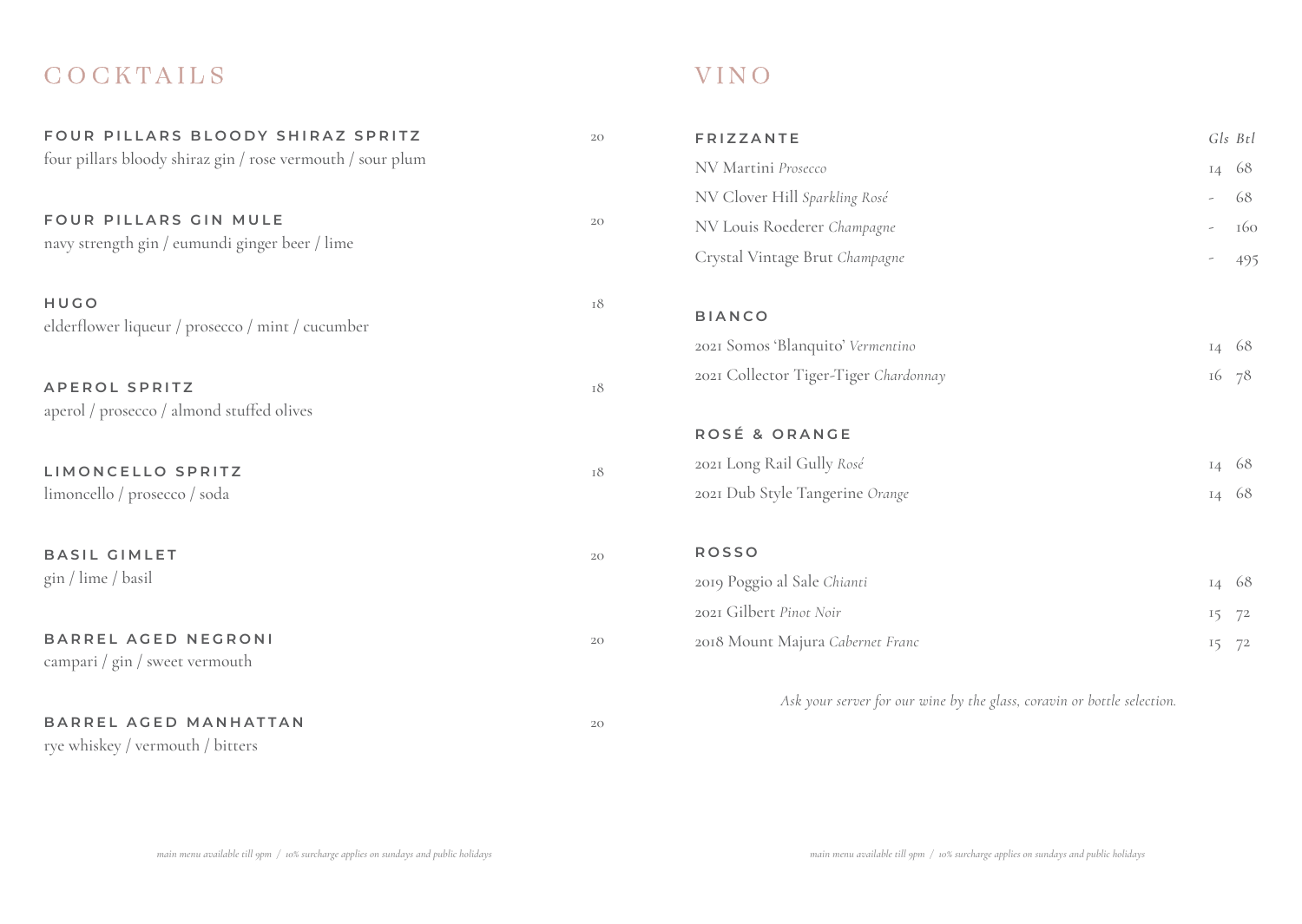#### ITALIAN APERITIVO DIGESTIVO MAP



#### **WHAT IS AN AMARO AND WHY DO WE DRINK IT?**

Italy is a nation steeped in history and tradition, much of which is based around the twin pillars of eating and drinking. The rules are simple: an aperitivo before dinner, wine during, and a glass of amaro afterwards to seal the deal.

#### **AMARO MONTENEGRO**

### APERITIVO DIGESTIVO MENU <sup>10</sup>

| I              | Amaro Montenegro                | Italy       | Bologna         |
|----------------|---------------------------------|-------------|-----------------|
| $\overline{2}$ | Select 1920                     | Italy       | Venice          |
| 3              | Rosso Antico                    | Italy       | Bologna         |
| $\overline{4}$ | Zucca Rabarbaro                 | Italy       | Milan           |
| 5              | Villa Massa Limoncello          | Italy       | Sorrento        |
| 6              | Punt E Mes                      | Italy       | Piedmont        |
| 7              | Averna Amaro Siciliano          | Italy       | Sicily          |
| 8              | Fernet-Branca                   | Italy       | Milan           |
| $\circ$        | Fernet-Branca Menta             | Italy       | Milan           |
| IO             | Pasubio Vino Amaro              | Italy       | Trento          |
| II             | Ramazzotti                      | Italy       | Milan           |
| <b>I2</b>      | Amaro Sfu Mato Rabarbaro        | Italy       | Trento          |
| 13             | Liquore Strega                  | Italy       | Benevento       |
| 14             | Cappelletti                     | Italy       | Aldeno          |
| 15             | Martini Riserva Speciale Amrato | Italy       | Torino          |
| 16             | Dopo Teatro                     | Italy       | Asti            |
| 17             | Martini 1872 Bitters            | Italy       | Torino          |
| 18             | Borghetti Coffee 1860           | Italy       | Ancona          |
| 19             | Silvio Carta Vermouth Servito   | Italy       | Sardinia        |
| 20             | Petrus Boonekamp L'amaro 1777   | Italy       |                 |
| 2I             | <b>Chartreuse Green</b>         | France      | Paris           |
| 22             | Chartreuse Yellow               | France      | Paris           |
| 23             | Pernod                          | France      | Paris           |
| 24             | Ricard                          | France      | Marseille       |
| 25             | Maurin Quina 1884               | France      | Lyon            |
| 26             | <b>Bonal Aperitif</b>           | France      | Chambery        |
| 27             | Christian Drouin 'La Blanche'   | France      | Normandy        |
| 28             | <b>Bizzarro Aperitivo</b>       | Australia   | South Australia |
| 29             | Suze                            | Switzerland | Sonvilier       |
| 30             | Inie Aquavit                    | Norway      |                 |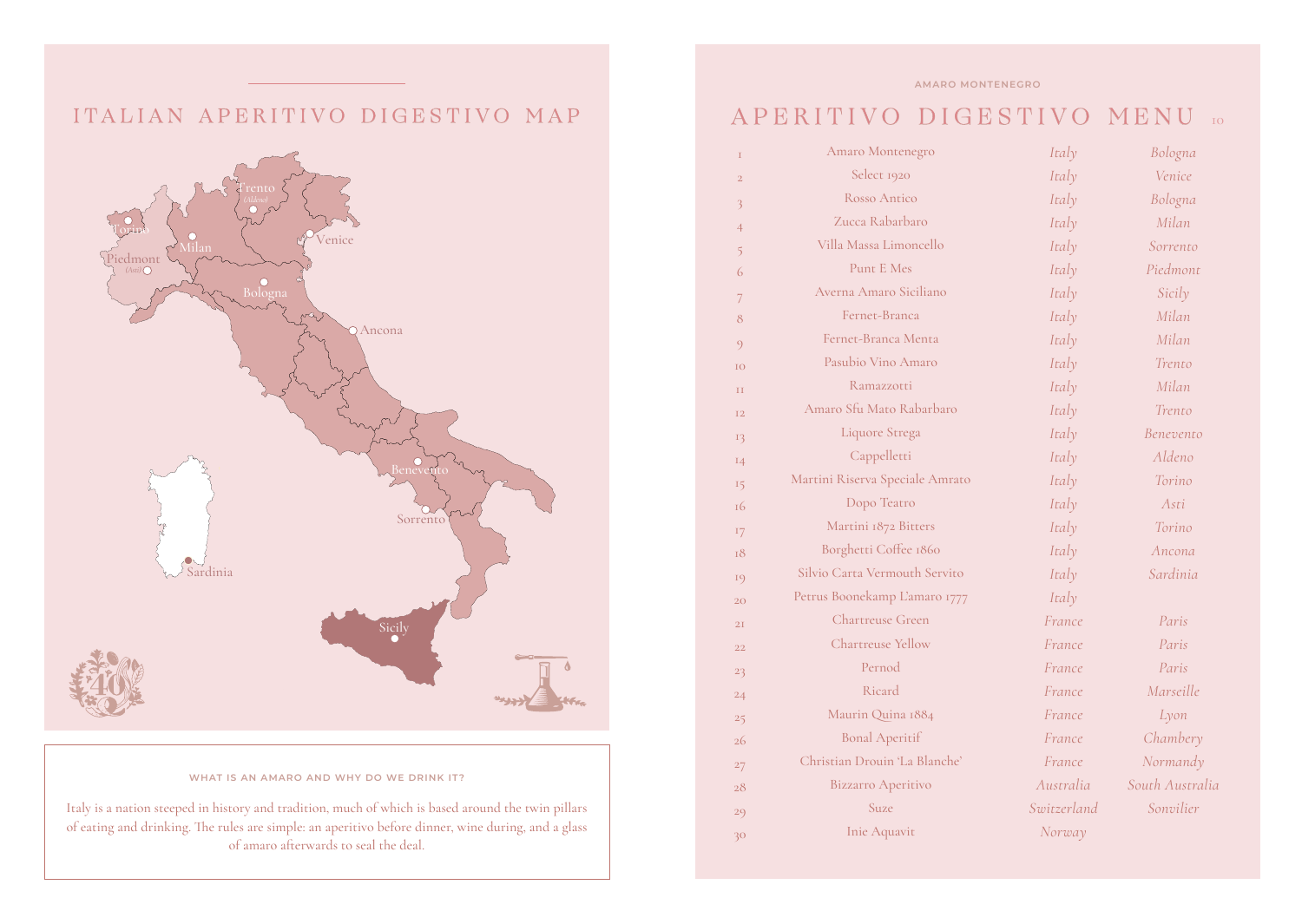

Trust us, brunch is better with a little bubbly. Our Boozy Brunch includes a selection of cheese & charcuterie platters to share, 2 hours of bottomless mimosas and the option to add on a wheel of Baked Brie. This is quite possibly the best way to start

> **AVAILABLE DAILY, 11AM - 2PM BOTTOMLESS MIMOSAS AVAILABLE FOR 2 HRS. \$65 PER PERSON. FROM 4 TO 20 GUESTS**

Online Store

Your new home of takeaway pizzas, sandwiches, liquor, cheese platters, and more. Online, phone or in-venue ordering available and drive-through contactless collection via Odgers Lane.

Bottomless Pasta

Mangia mangia! Did someone say bottomless pasta? Pull up a seat to nonna's table every Tuesday and enjoy our dish of the day until you simply can't eat anymore.

> **EVERY TUESDAY, 5PM - 10PM \$25 PER PERSON**

grazie